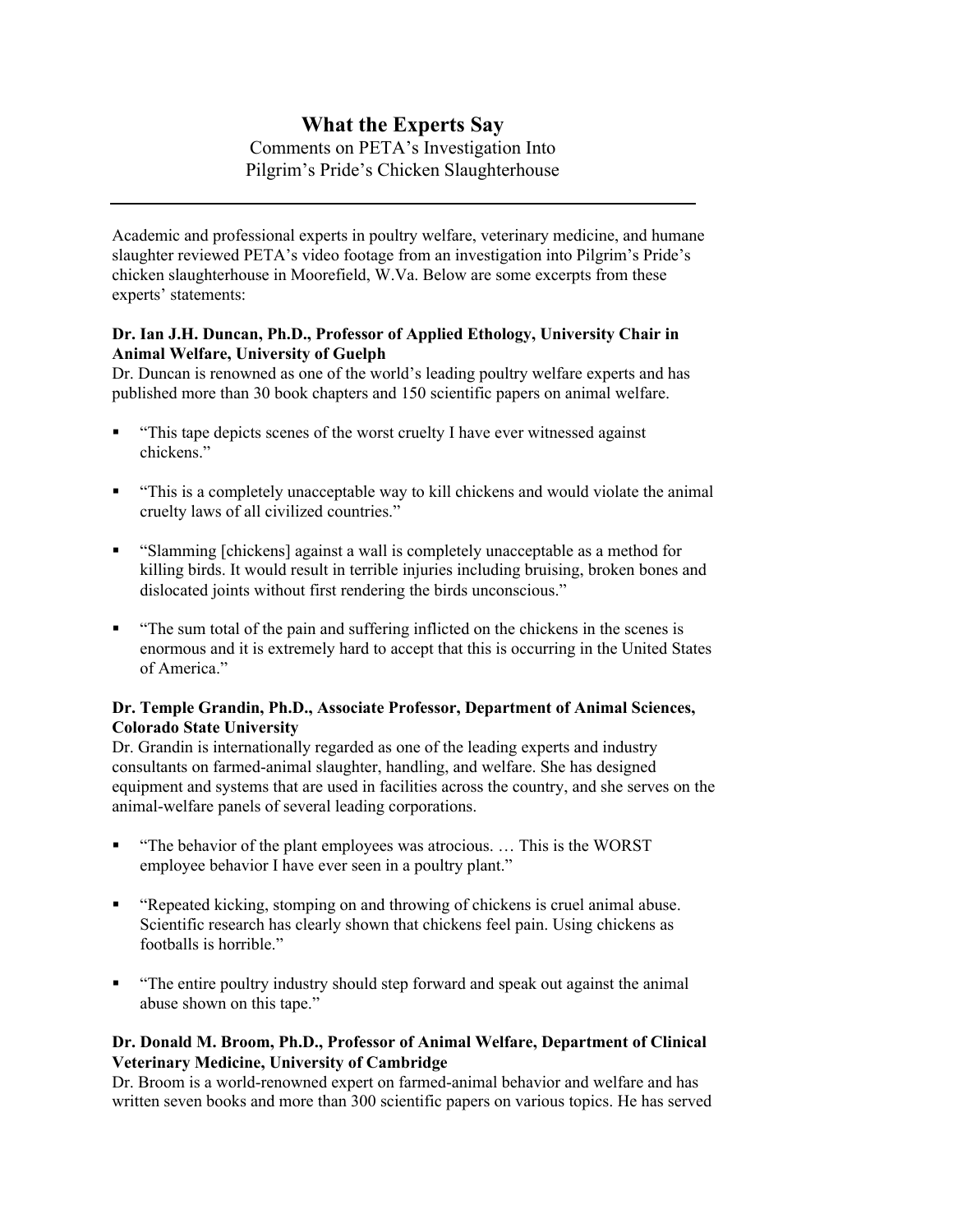as an animal-welfare advisor to governments, including serving as chair of the European Union Scientific Veterinary Committee (Animal Welfare Section).

- "I have visited many poultry slaughterhouses but I have never seen cruelty to chickens to the extent shown in this video. I consider that all of the incidents described … would be grounds for a successful prosecution for cruelty to animals in most countries."
- "Chickens are birds which live socially and have a full range of sensory abilities, including nociceptors. Their brains receive and analyse information from the nociceptors so they have an elaborate pain system. … Their cognitive ability is sufficient for them to feel and respond to pain in a way which is very similar to that of humans and other mammals."

#### Dr. Bernard E. Rollin, Ph.D., Professor of Animal Science, Biomedical Sciences, and Philosophy, University Distinguished Professor, University Bioethicist, Colorado State University Dr. Rollin began teaching veterinary ethics at Colorado State University's College of Veterinary

Medicine 28 years ago. He is internationally recognized as a leading expert in welfare and has published two books on the subject and lectured more than 600 times to tens of thousands of ranchers and farmers.

- "The tape showed evidence of a work force that apparently failed to recognize that chickens are living sentient beings capable of feeling pain and distress."
- "Worker behavior was replete with overt cruelty of a sort that has been illegal under the cruelty laws for about 200 years. I am not talking about the standard criticisms of the poultry industry. … I am referring to intentional, willful, malicious, aberrant, sadistic, purposeful infliction of pain and suffering on the animals to no profit-related end, the sort of behavior the anti-cruelty laws were expressly established to prevent and punish."
- "I would urge the harshest penalties mandated by law for these workers, and particularly for the managers who allowed such behavior to become a pattern. The plant should be closed down until there is evidence of a workforce that can handle animals properly."

# Dr. A.B.M. Raj, B.V.Sc., M.V.Sc., Ph.D., School of Clinical Veterinary Science, Division of Farm Animal Science, University of Bristol

Dr. Raj has published more than 50 scientific papers on various methods of stunning and slaughter and served as a member of the working group on stunning and slaughter for the European Union Scientific Veterinary Committee on Animal Health and Animal Welfare. He is currently a member of working groups on stunning and slaughter for the European Food Safety Authority and the World Organisation for Animal Health.

- "Throwing live birds deliberately, as an object, either on another worker to attract his attention or taunt him, or to open a door is not an acceptable standard of poultry production and management. Throwing live chickens at targets would cause suffering and pain."
- "I was astounded to see such a large number of live birds slammed against the belt rail, floor and wall within such a short time. Some of these birds were either kicked or indiscriminately caught by their wings and necks and put back on the conveyor belt to be processed for human consumption. The latter suggests that these birds were 'fit for human consumption' and therefore one could assume that the cruelty caused by slamming live chickens on the conveyor belt rail, floor and wall was to pacify or relieve frustration."